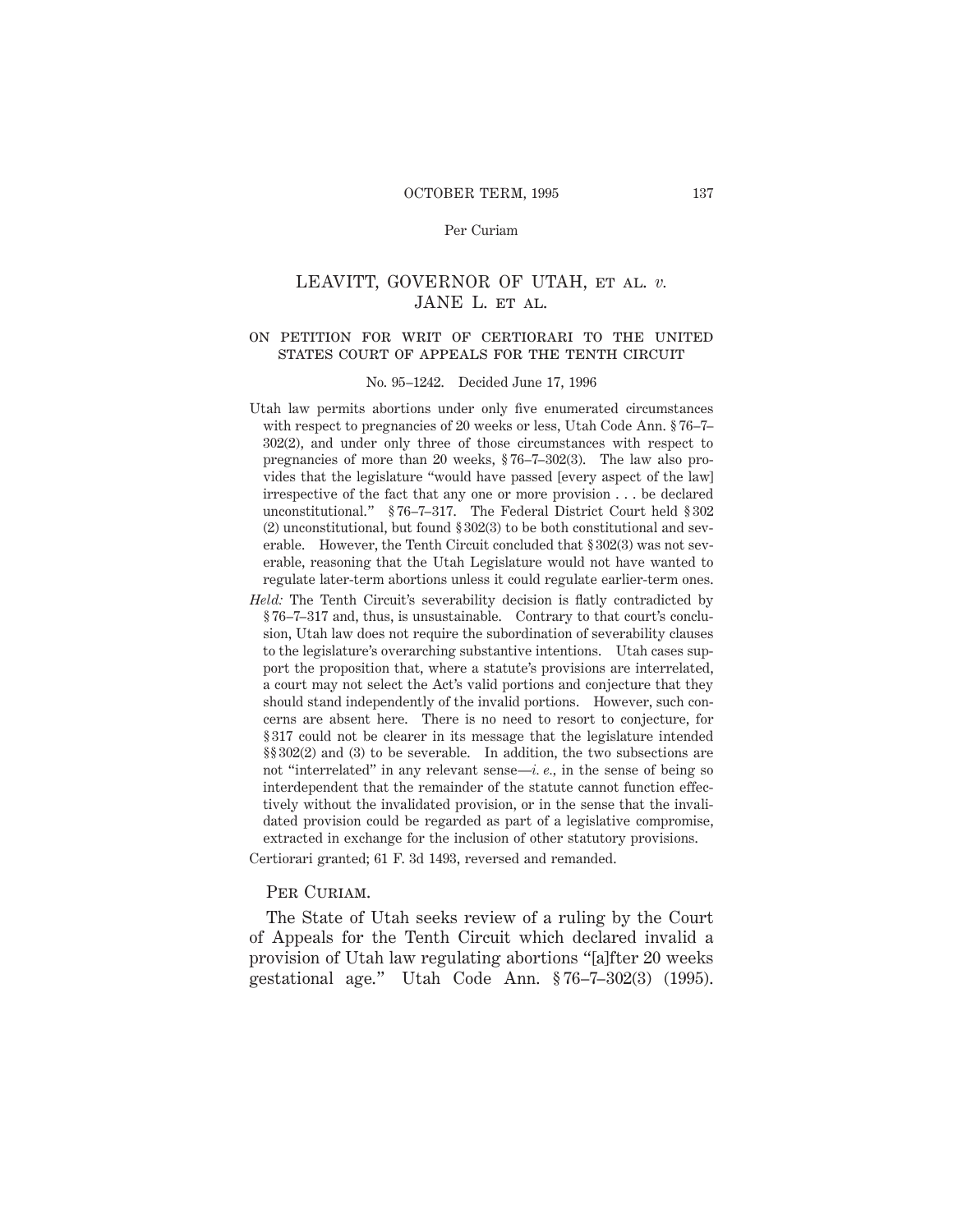#### 138 LEAVITT *v.* JANE L.

## Per Curiam

The court made that declaration, not on the ground that the provision violates federal law, but rather on the ground that the provision was not severable from another provision of the same statute, purporting to regulate abortions up to 20 weeks' gestational age, which had been struck down as unconstitutional. The court's severability ruling was based on its view that the Utah Legislature would not have wanted to regulate the later-term abortions unless it could regulate the earlier-term abortions as well. Whatever the validity of such speculation as a general matter, in the present case it is flatly contradicted by a provision in the very part of the Utah Code at issue, explicitly stating that each statutory provision was to be regarded as having been enacted independently of the others. Because we regard the Court of Appeals' determination as to the Utah Legislature's intent to be irreconcilable with that body's own statement on the subject, we grant the petition for certiorari as to this aspect of the judgment of the Court of Appeals, and summarily reverse.

Utah law, as amended by legislation enacted in 1991, establishes two regimes of regulation for abortion, based on the term of the pregnancy. With respect to pregnancies 20 weeks old or less, § 302(2) permits abortions only under five enumerated circumstances, Utah Code Ann. § 76–7–302(2) (1995). With respect to pregnancies of more than 20 weeks, § 302(3) permits abortions under only three of the five circumstances specified in  $$302(2)$ .  $$76-7-302(3)$ .<sup>1</sup> In the

<sup>&</sup>lt;sup>1</sup>The two subsections state:

<sup>&</sup>quot;(2) An abortion may be performed in this state only under the following circumstances:

<sup>&</sup>quot;(a) in the professional judgment of the pregnant woman's attending physician, the abortion is necessary to save the pregnant woman's life;

<sup>&</sup>quot;(b) the pregnancy is the result of rape or rape of a child . . . that was reported to a law enforcement agency prior to the abortion;

<sup>&</sup>quot;(c) the pregnancy is the result of incest  $\dots$  and the incident was reported to a law enforcement agency prior to the abortion;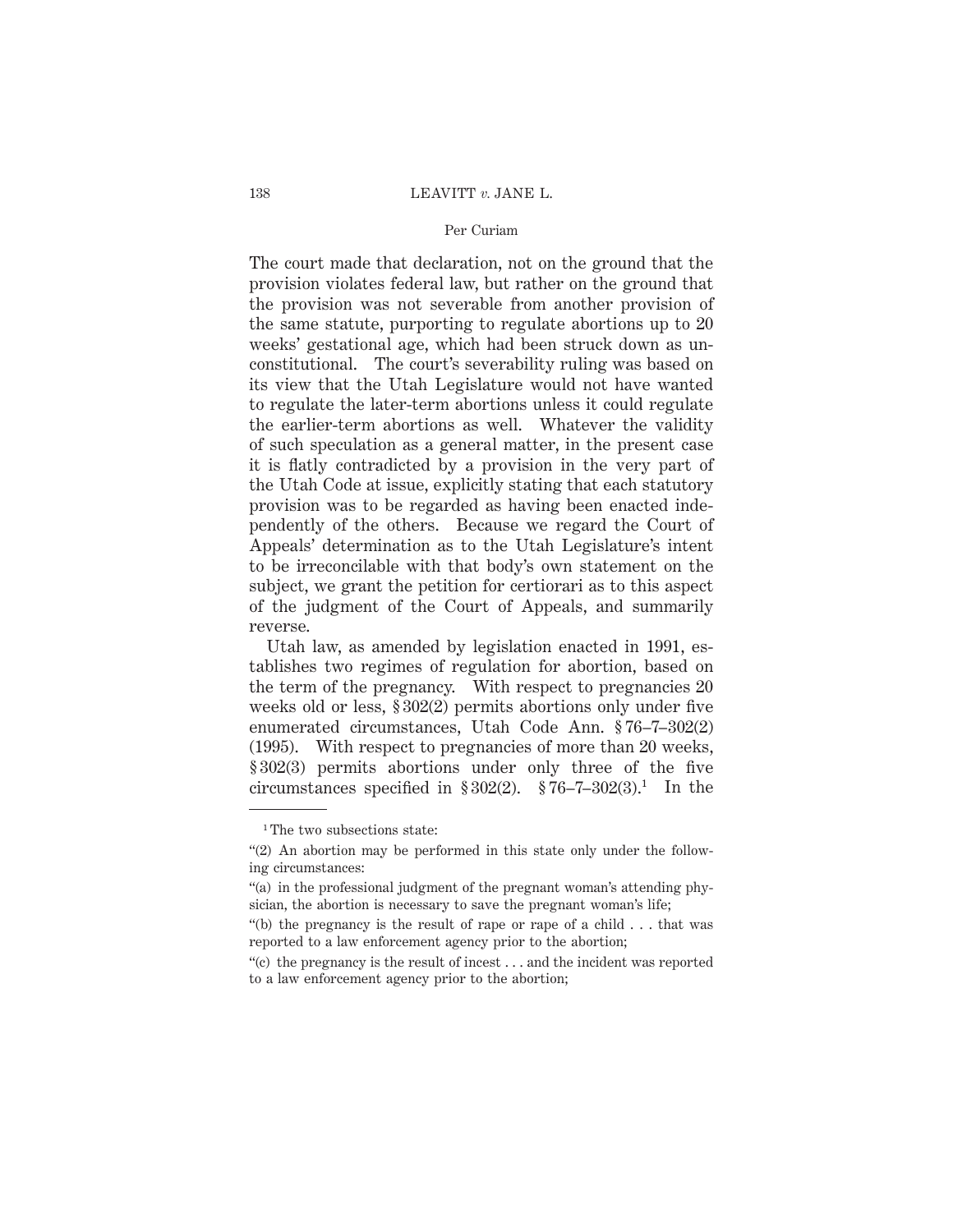present suit for declaratory and injunctive relief, the District Court for the District of Utah held § 302(2) to be unconstitutional, but § 302(3) to be both constitutional and severable *i. e.,* enforceable despite the invalidation of the other provision. *Jane L.* v. *Bangerter,* 809 F. Supp. 865, 870 (1992). Upon appeal by the plaintiffs with regard to the latter provision, the Court of Appeals for the Tenth Circuit held that it could not be enforced, regardless of its constitutionality, because it was not severable from the invalidated portion of the law. *Jane L.* v. *Bangerter,* 61 F. 3d 1493, 1499 (1995). The State argues that that conclusion is simply unsustainable in light of the Utah Legislature's express indication to the contrary, and we agree.

Severability is of course a matter of state law. In Utah, as the Court of Appeals acknowledged, the matter "is determined first and foremost by answering the following question: Would the legislature have passed the statute without the unconstitutional section?" *Id.,* at 1497 (citing *Stewart* v. *Utah Public Service Comm'n,* 885 P. 2d 759, 779 (Utah 1994)). A provision of the abortion part of the Utah Code, to which these two sections were added, answers that question. Section 317 provides:

"If any one or more provision, section, subsection, sentence, clause, phrase or word of this part or the application thereof to any person or circumstance is found to be unconstitutional, the same is hereby declared to be

<sup>&</sup>quot;(d) in the professional judgment of the pregnant woman's attending physician, to prevent grave damage to the pregnant woman's medical health; or

<sup>&</sup>quot;(e) in the professional judgment of the pregnant woman's attending physician, to prevent the birth of a child that would be born with grave defects.

<sup>&</sup>quot;(3) After 20 weeks gestational age, measured from the date of conception, an abortion may be performed only for those purposes and circumstances described in Subsections (2)(a), (d), and (e)." Utah Code Ann. § 76-7-302 (1995).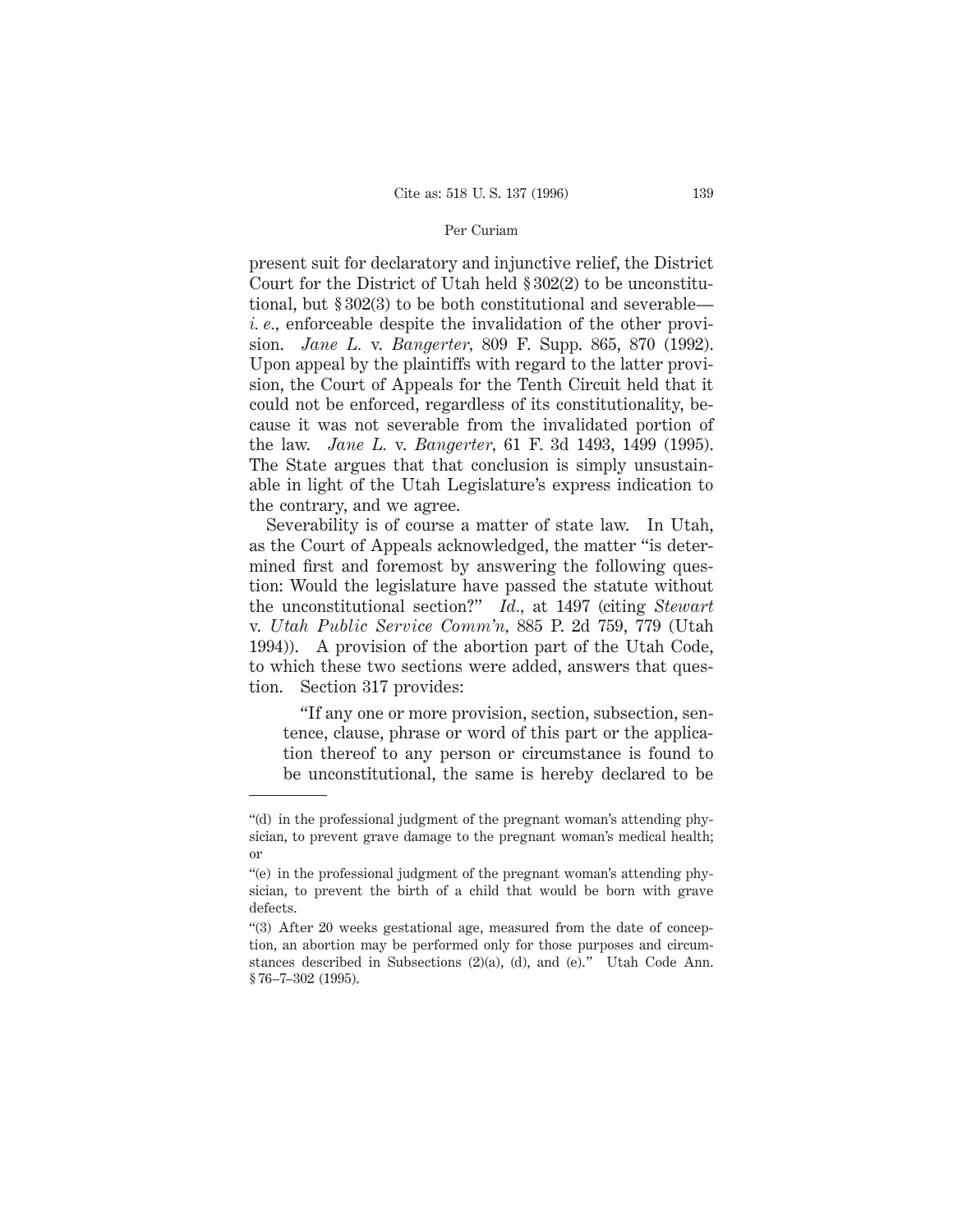severable and the balance of this part shall remain effective notwithstanding such unconstitutionality. *The legislature hereby declares that it would have passed this part, and each provision, section, subsection, sentence, clause, phrase or word thereof, irrespective of the fact that any one or more provision, section, subsection, sentence, clause, phrase, or word be declared unconstitutional.*" Utah Code Ann. § 76–7–317 (1995) (emphasis added).

In the face of this statement by the Utah Legislature of its own intent in enacting regulations of abortion, the Court of Appeals nonetheless concluded that §§ 302(2) and 302(3) were *not* severable because the Utah Legislature did not intend them to be so. The Court of Appeals' opinion not only did not regard the explicit language of § 317 as determinative—it did not even use it as the point of departure for addressing the severability question. It understood Utah law as instructing courts to "subordinate severability clauses, which evince the legislature's intent regarding the *structure* of the statute, to the legislature's overarching *substantive* intentions." 61 F. 3d, at 1499 (emphasis added). The court divined in the 1991 amendments a "substantive intent" to prohibit virtually all abortions, see *id.,* at 1497–1498, and went on to conclude that since, in its view, severing  $\S 302(2)$ from § 302(3) would frustrate this overarching purpose, both provisions had to stand or fall together, see *id.,* at 1499. We believe that the Court of Appeals erred at both steps of this progression.

The dichotomy between "structural" and "substantive" intents is nowhere to be found in the Utah cases cited as authority by the Court of Appeals. Indeed, none of those cases even speaks in terms of "conflicts among legislative intentions," *id.,* at 1498. The cases *do* support the proposition that, "even where a savings clause exist[s], where the provisions of the statute are interrelated, it is not within the scope of th[e] court's function to select the valid portions of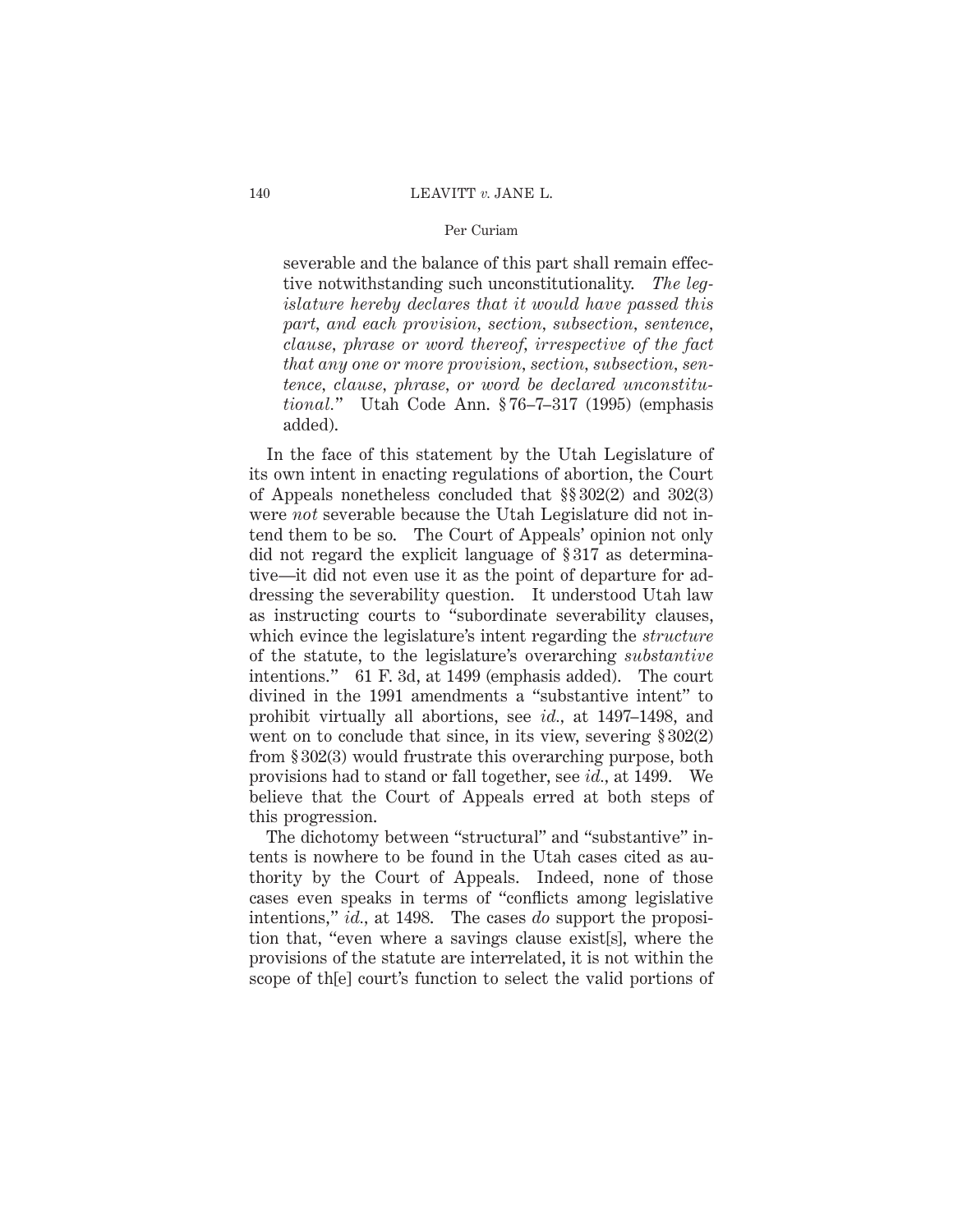the act and conjecture that they should stand independently of the portions which are invalid." *State* v. *Salt Lake City,* 445 P. 2d 691, 696 (Utah 1968). See also *Salt Lake City* v. *International Assn. of Firefighters,* 563 P. 2d 786, 791 (Utah 1977); *Carter* v. *Beaver County Service Area No. One,* 399 P. 2d 440, 441 (Utah 1965). But those concerns are absent from this case, for two reasons. First, because there is no need to resort to "conjecture": The legislature's abortion laws include not merely the standard "saving" clause, but a provision that could not be clearer in its message that the legislature "would have passed [every aspect of the law] irrespective of the fact that any one or more provision . . . be declared unconstitutional." §76-7-317.<sup>2</sup> And second, because the two sections at issue here are *not* "interrelated" in any relevant sense—*i. e.,* in the sense of being so interdependent that the remainder of the statute cannot function effectively without the invalidated provision, or in the sense that the invalidated provision could be regarded as part of a legislative compromise, extracted in exchange for the inclusion of other provisions of the statute.<sup>3</sup> Nothing like that appears here. The Court of Appeals described § 302(3) as

<sup>2</sup> In none of the Utah cases relied upon by the Court of Appeals was there a legislative statement of this sort. In both *Salt Lake City* v. *International Assn. of Firefighters,* 563 P. 2d 786 (1977), and *Carter* v. *Beaver County Service Area No. One,* 399 P. 2d 440 (1965), the saving clauses at issue simply declared: "If any provision of this act, or the application of any provision to any person or circumstance, is held invalid, the remainder of this act shall not be affected thereby." See 1975 Utah Laws, ch. 102, § 10; 1961 Utah Laws, ch. 34, § 3. And in *State* v. *Salt Lake City,* 445 P. 2d 691, 696 (1968), the court treated the saving clause in the municipal ordinance under review as no different from the one discussed in *Carter,* upon which the court relied.

<sup>3</sup> Compare *International Assn. of Firefighters, supra,* at 791 ("The [invalidated] provisions . . . are *an integral part* of the act. . . . The concept of binding arbitration is *wholly interdependent* with the other provisions of the act"); *Carter, supra,* at 441–442 ("[T]he separability clause . . . is ineffective, because of the *dependency* of the remaining sections upon the provisions declared inoperative") (emphases added).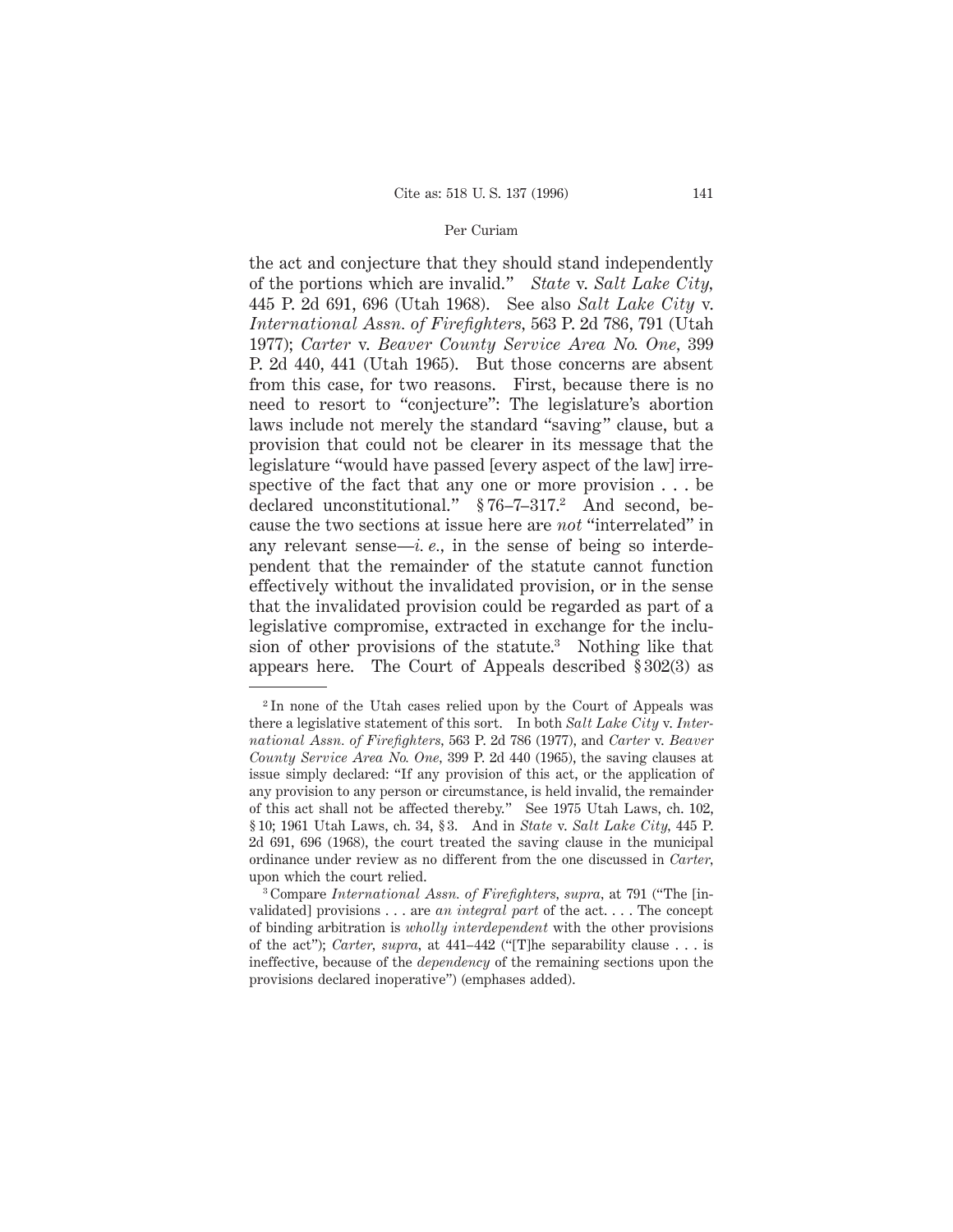"modif[ying]" § 302(2), and concluded that, "[w]ith the nullification of the abortion ban in section 302(2), the statute was gutted, and section 302(3) was left purposeless without an abortion ban to modify." 61 F. 3d, at 1498. But as examination of the provisions makes apparent, see n. 1, *supra,* § 302(3) cannot possibly be said to "modify" § 302(2) in the sense of being an adjunct to it, as an adjective "modifies" a noun. Rather, it can be said to "modify" § 302(2) only in the sense of altering its disposition—permitting, for post-20 week abortions, some but not all of the justifications allowed (for earlier-term abortions) by  $\S 302(2)$ . It is impossible to see how this could lead to the conclusion that § 302(3) is left "purposeless" when § 302(2) is declared inoperative. Of course § 302(3) does incorporate by reference permissible justifications for abortion set forth in § 302(2), instead of repeating them verbatim, but this drafting device can hardly be thought to establish such "interdependence" that § 302(3) becomes "purposeless" when § 302(2) is unenforceable. To the contrary, § 302(3) sets out in straightforward and selfoperative fashion the circumstances under which an abortion may be performed "[a]fter 20 weeks gestational age."

But even if the Court of Appeals were correct in treating § 317 like an ordinary saving clause; even if it were right in believing that there existed the "interrelationship" between §§ 302(2) and 302(3) that would permit an ordinary saving clause to be disregarded; and even if it had not invented the notion of "structural-substantive" dichotomy; the reasoning by which it concluded that the "substantive" intent of the Utah Legislature was to forgo all regulation of abortion unless it could obtain total regulation is flawed. The court reasoned that, because the intent of the 1991 amendments was "to prohibit all abortions, regardless of when they occur during the pregnancy, except in the few specified circumstances," 61 F. 3d, at 1497, and because §§ 302(2) and 302(3) "operated as a unified expression of [that] intent," *ibid.,* for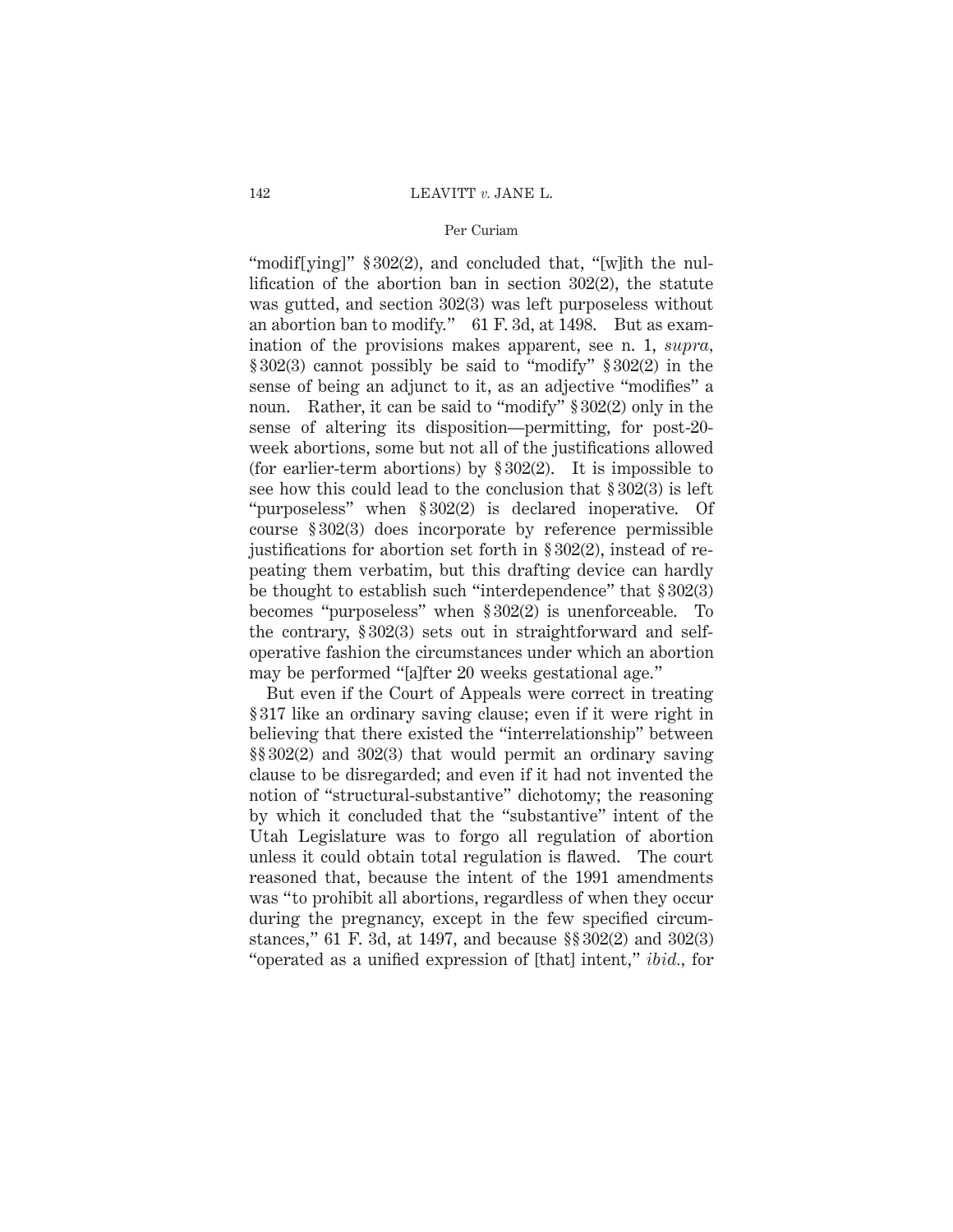the court to separate § 302(2) from § 302(3) based on the unconstitutionality of the former would "clearly undermin[e] the legislative purpose to ban most abortions," *id.,* at 1498.4

This mode of analysis, if carried out in every case, would operate to defeat every claim of severability. Every legislature that adopts, in a single enactment, provision A plus provision B intends  $(A+B)$ ; and that enactment, which reads  $(A+B)$ , is invariably a "unified expression of that intent," so that taking away A from (A+B), leaving only B, will invariably "clearly undermine the legislative purpose" to enact  $(A+B)$ . But the fallacy in applying this reasoning to the severability question is that it is not the *severing* that will take away A from  $(A+B)$  and thus foil the legislature's intent; it is the *invalidation* of A (in this case, because of its unconstitutionality) which does so—an invalidation that occurs *whether or not* the two provisions are severed. The relevant question, in other words, is not whether the legislature would prefer  $(A+B)$  to B, because by reason of the invalidation of A that choice is no longer available. The relevant question is whether the legislature would prefer not to have B if it could not have A as well. Here, the Court of Appeals in effect said yes. It determined that a legislature bent

<sup>4</sup> The Court of Appeals also adverted to Utah Code Ann. § 76–7–317.2 (1995), which it interpreted as "making an exception to the general severability clause specifically for section 302." *Jane L.* v. *Bangerter,* 61 F. 3d, at 1499. Section 317.2 does nothing of the sort. It provides, simply, that "[i]f Section 76–7–302 as amended by Senate Bill 23, 1991 Annual General Session, is ever held to be unconstitutional by the United States Supreme Court, Section 76–7–302, as enacted by Chapter 33, Laws of Utah 1974, is reenacted and immediately effective." This provision does not speak to severability, but to the consequence of invalidation, presumably total invalidation. (For if the invalidation of § 302(2) alone triggered § 317.2, then *all* of § 302 would be replaced by the pre-existing, 1974 version. But the Court of Appeals did not decree § 302(1) as inoperative, nor did respondents seek that result.) Respondents make no effort to defend the ruling below on the basis of § 317.2.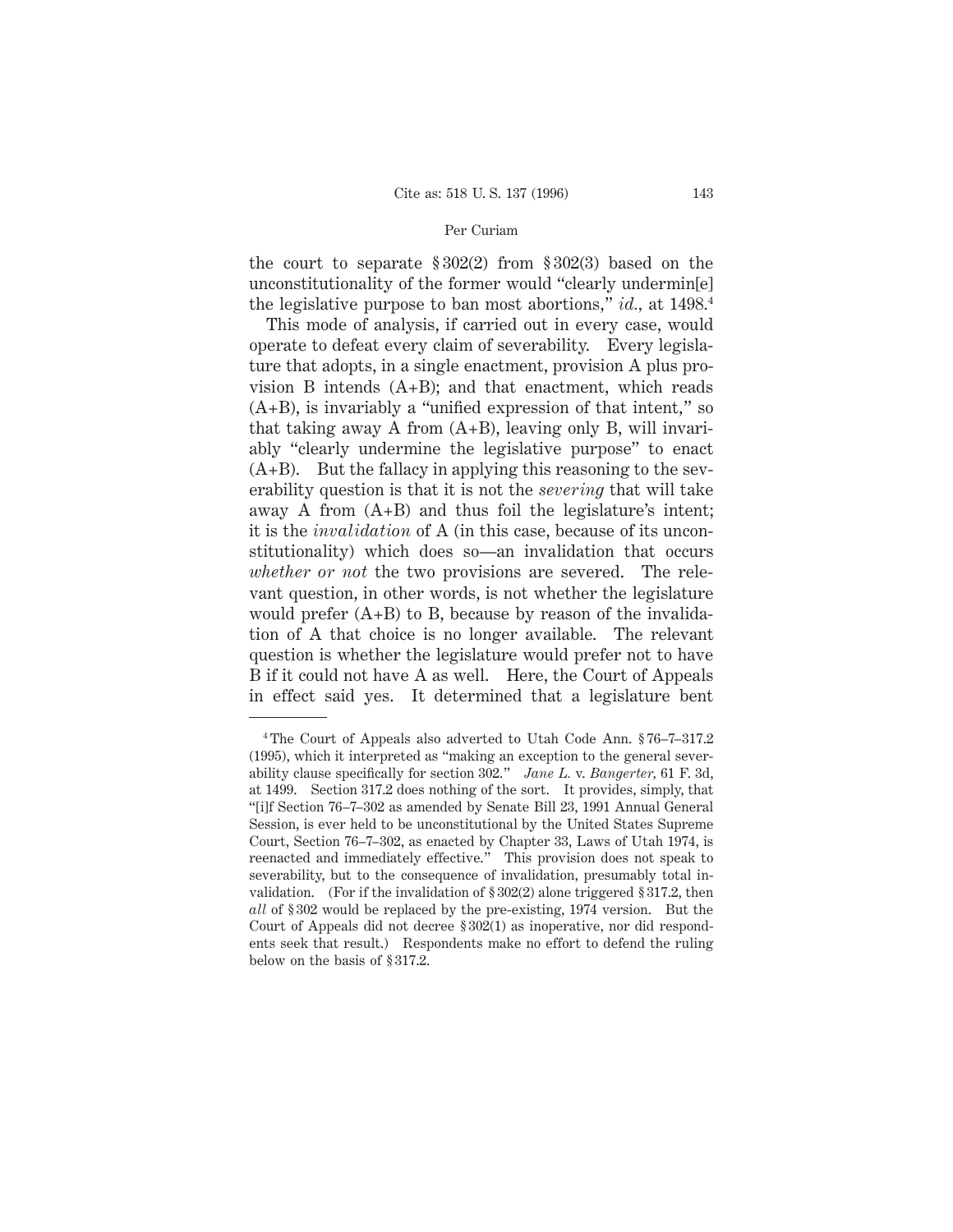on banning almost all abortions would prefer, if it could not have that desire, to ban no abortions at all rather than merely some. This notion is, at the very least, questionable when considered in isolation. But when it is put forward in the face of a statutory text that explicitly states the opposite, it is plainly error.

\*\*\*

We have summarily set aside unsupportable judgments in cases involving only individual claims, see, *e. g., Board of Ed. of Rogers* v. *McCluskey,* 458 U. S. 966, 969–971 (1982); *National Bank of North America* v. *Associates of Obstetrics & Female Surgery, Inc.,* 425 U. S. 460, 460–461 (1976). Much more is that appropriate when what is at issue is the total invalidation of a statewide law, see, *e. g., Idaho Dept. of Employment* v. *Smith,* 434 U. S. 100, 100–102 (1977). To be sure, we do not normally grant petitions for certiorari solely to review what purports to be an application of state law; but we have done so, see *Steele* v. *General Mills, Inc.,* 329 U. S. 433, 438, 440–441 (1947); *Wichita Royalty Co.* v. *City Nat. Bank of Wichita Falls,* 306 U.S. 103, 107 (1939),<sup>5</sup> and undoubtedly should do so where the alternative is allowing

<sup>5</sup> The dissent says that our review in *Wichita Royalty Co.* "was plainly motivated by a concern to give effect to [the] new mandate" of *Erie R. Co.* v. *Tompkins,* 304 U. S. 64 (1938), that federal courts apply state substantive law in diversity cases. *Post,* at 147. It remains the case, however, that "the *only* question for our decision" was whether the Court of Appeals was correct in its interpretation of state law. 306 U. S., at 107 (emphasis added). As for *Steele* v. *General Mills, Inc.,* 329 U. S. 433 (1947), there our review was prompted by concern that the judgment below "undermine[d] the transportation policy of Texas," *id.,* at 438. But unless we were wrong in *Steele* to regard this as "a question of such importance" as to justify review, *ibid.,* the Tenth Circuit's "undermin[ing] [of] the [abortion] policy of [Utah]" presents an issue equally worth our attention. If the dissent is correct that *Steele* was our last case of this sort, it indicates only that we have not since been faced with a federal court's equivalently clear misinterpretation of a state law of equivalent significance.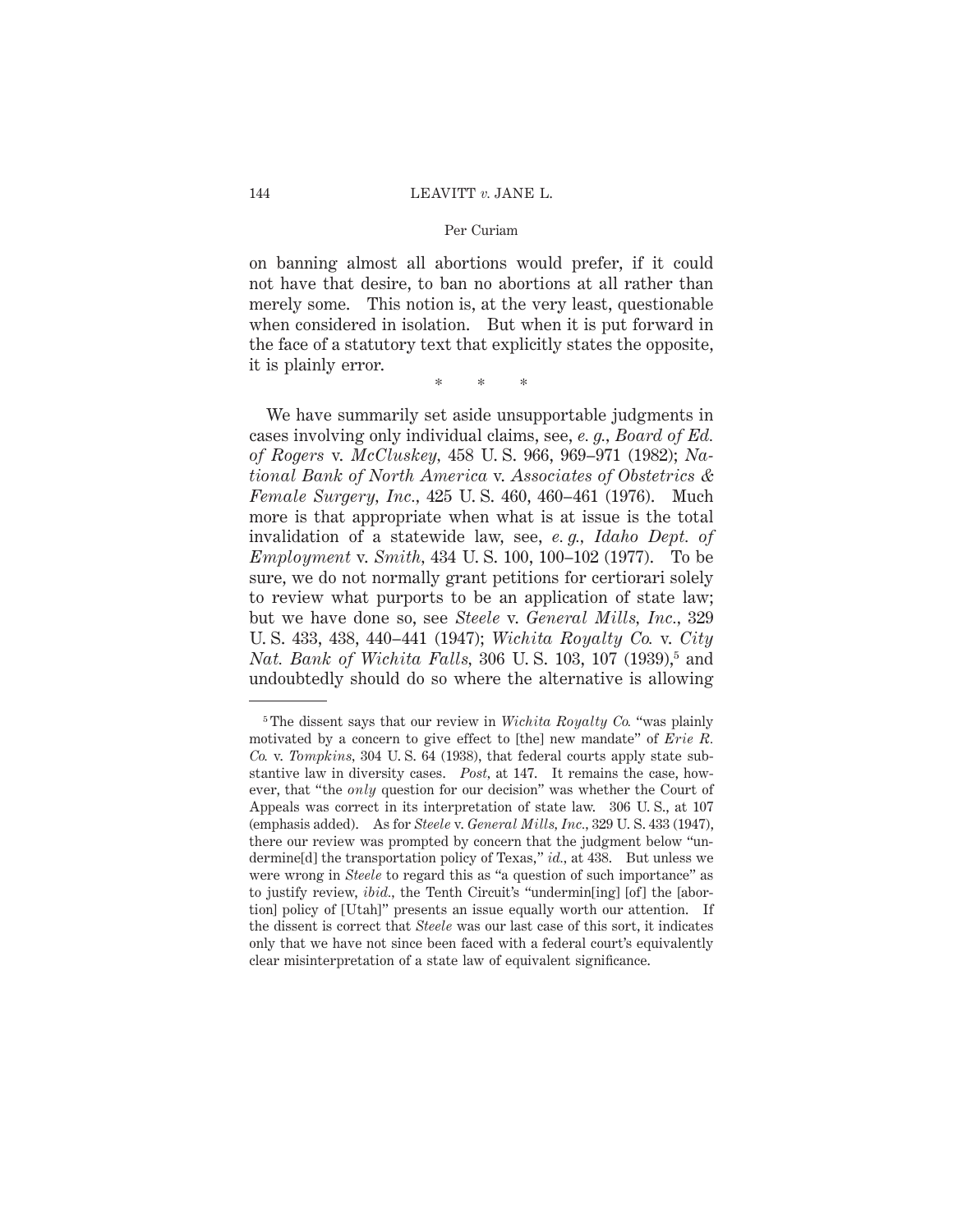blatant federal-court nullification of state law. The dissent argues that "[t]he doctrine of judicial restraint" weighs against review, *post,* at 146, but it is an odd notion of judicial restraint that would compel us to cast a blind eye on overreaching by lower federal courts. The fact observed by the dissent, that the "underlying substantive issue in this case" is a controversial one, generating "a kind of 'hydraulic pressure' that motivates ad hoc decisionmaking," *ibid.,* provides a greater, not a lesser, justification for reversing state-law determinations that seem plainly wrong. In our view, these considerations combine to make this an "extraordinary cas[e]" worth our effort of summary review, *post,* at 147.

Finally, the dissent's appeal to the supposed greater expertise of courts of appeals regarding state law is particularly weak (if not indeed counterindicative) where a Court of Appeals panel consisting of judges from Oklahoma, Colorado, and Kansas has reversed the District Court of Utah on a point of Utah law. If, as we have said, the courts of appeals owe no deference to district court adjudications of state law, see *Salve Regina College* v. *Russell,* 499 U. S. 225, 239–240 (1991), surely there is no basis for regarding panels of circuit judges as "better qualified" than we to pass on such questions, see *post,* at 146. Our general presumption that courts of appeals correctly decide questions of state law reflects a judgment as to the utility of reviewing them in most cases, see *Salve Regina College, supra,* at 235, n. 3, not a belief that the courts of appeals have some natural advantage in this domain, cf. *Brockett* v. *Spokane Arcades, Inc.,* 472 U. S. 491, 500 (1985) ("[W]e surely have the authority to differ with the lower federal courts as to the meaning of a state statute"); *Cole* v. *Richardson,* 405 U. S. 676, 683–685 (1972). That general presumption is obviously inapplicable where the court of appeals' state-law ruling is plainly wrong, a conclusion that the dissent does not even contest in this case.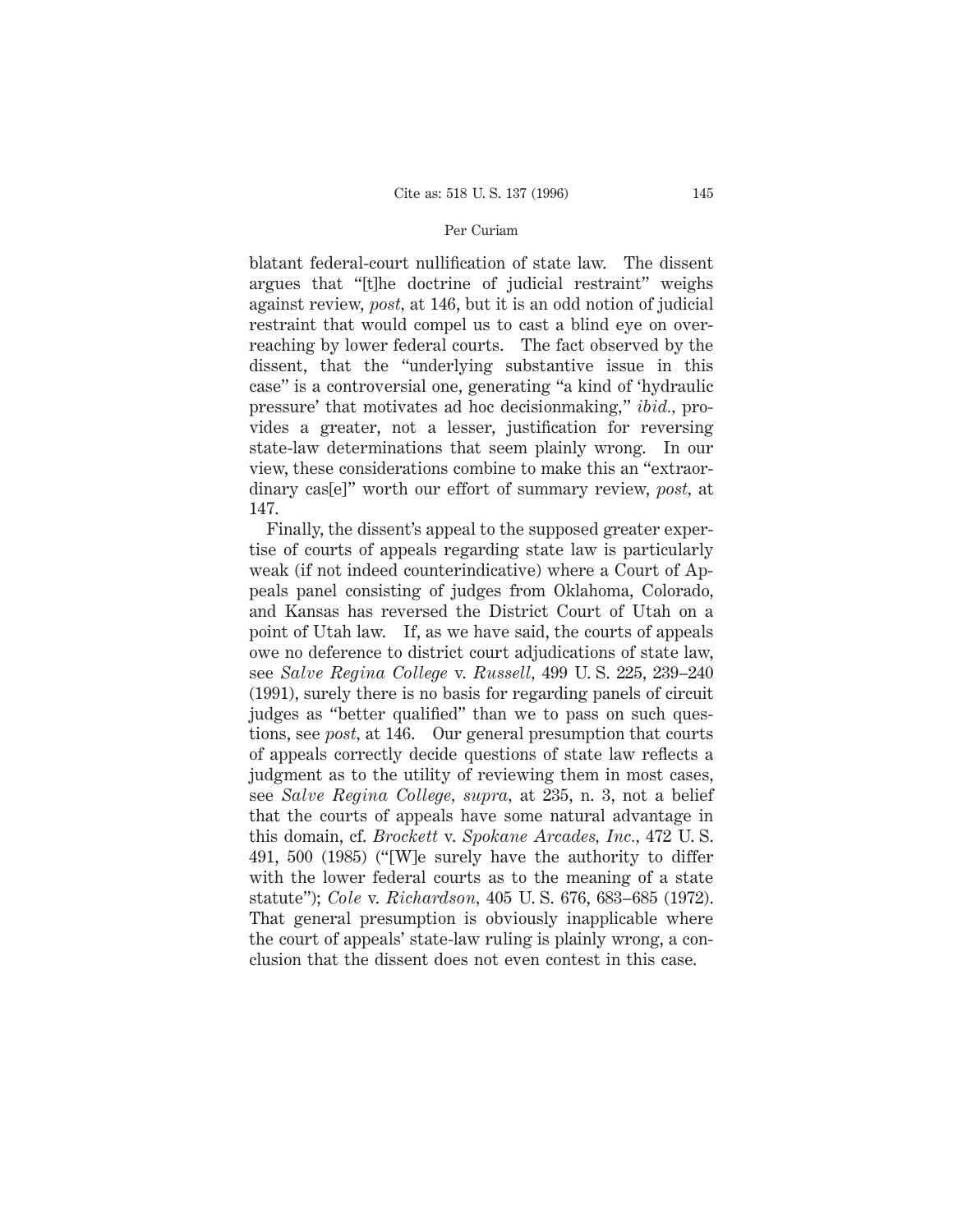#### 146 LEAVITT *v.* JANE L.

### Stevens, J., dissenting

The opinion of the Tenth Circuit in this case is not sustainable. Accordingly, we grant the petition as to the severability question, summarily reverse the judgment, and remand the case to the Court of Appeals for further proceedings.

### *It is so ordered.*

Justice Stevens, with whom Justice Souter, Justice Ginsburg, and Justice Breyer join, dissenting.

The severability issue discussed in the Court's *per curiam* opinion is purely a question of Utah law. It is contrary to our settled practice to grant a petition for certiorari for the sole purpose of deciding a state-law question ruled upon by a federal court of appeals. The justifications for that practice are well established: The courts of appeals are more familiar with and thus better qualified than we to interpret the laws of the States within their Circuits; the decision of a federal court (even this Court) on a question of state law is not binding on state tribunals; and a decision of a state-law issue by a court of appeals, whether right or wrong, does not have the kind of national significance that is the typical predicate for the exercise of our certiorari jurisdiction.\*

The underlying substantive issue in this case generates what Justice Holmes once described as a kind of "hydraulic pressure" that motivates ad hoc decisionmaking. *Northern Securities Co.* v. *United States,* 193 U. S. 197, 401 (1904) (dissenting opinion). Even if the court of appeals has rendered an incorrect decision, that is no reason for us to jettison the traditional guides to our practice of certiorari review. The doctrine of judicial restraint counsels the opposite course.

<sup>\*</sup>The majority finds deference to the Court of Appeals "counterindicative" because it reversed the District Court for the District of Utah on a point of Utah law. *Ante,* at 145. But courts of appeals owe district courts no deference on state-law questions; they review such matters *de novo.* See *Salve Regina College* v. *Russell,* 499 U. S. 225, 235–240 (1991) (rejecting reliance on the "local expertise" of the District Court). The geography of the Circuit, see *ante,* at 145, is utterly irrelevant.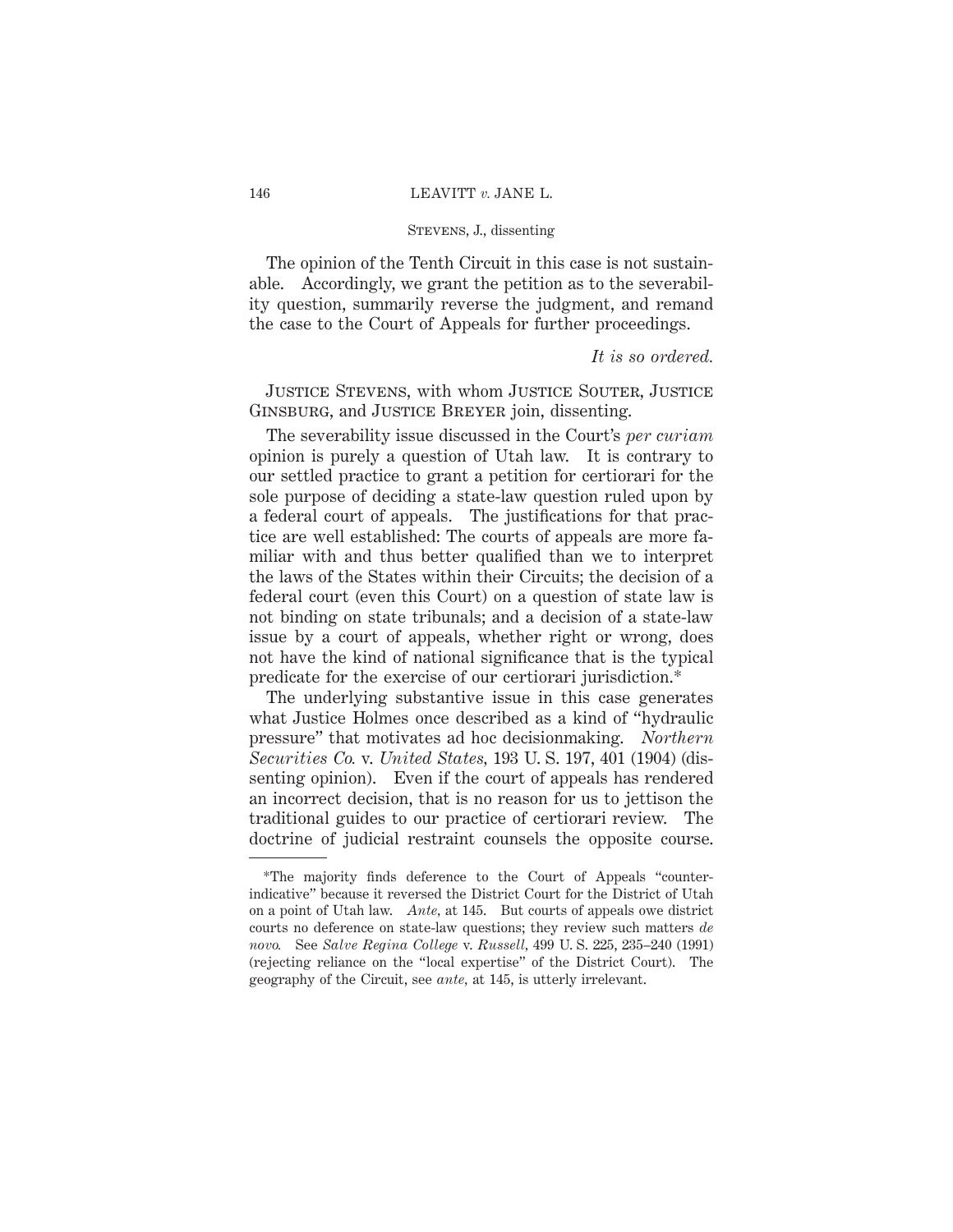#### Stevens, J., dissenting

The majority counters with a pair of cases that supposedly show the absence of a settled practice regarding review of state-law questions. One of those—*Wichita Royalty Co.* v. *City Nat. Bank of Wichita Falls,* 306 U. S. 103 (1939)—was a diversity case decided in the wake of *Erie R. Co.* v. *Tompkins,* 304 U. S. 64 (1938). Just four weeks before we handed down *Erie,* the Court of Appeals had disclaimed its obligation to follow a controlling decision by the Texas Supreme Court (indeed, one rendered in an earlier stage of the same proceedings) on a matter of Texas commercial law. 306 U. S., at 106. The Court of Appeals then denied rehearing on the theory that the Texas court had changed its mind and now agreed with the former's view of the law. *Ibid.* Our decision to hear that case, which resulted in our rejection of the lower court's conclusion, was plainly motivated by a concern to give effect to *Erie*'s new mandate.

That leaves the single example of *Steele* v. *General Mills, Inc.,* 329 U. S. 433 (1947), in which this Court granted certiorari because the lower court's judgment "undermine[d] the transportation policy of Texas." *Id.,* at 438. Decided nearly 50 years ago and without successor, *Steele* is the exception that proves the rule.

However irregular such grants were in the past, they are now virtually unheard of. Indeed, in 1980 we codified our already longstanding practice by eliminating as a consideration for deciding whether to review a case the fact that "a court of appeals has . . . decided an important state or territorial question in a way in conflict with applicable state or territorial law." Compare this Court's Rule 19(1)(b) (1970) with this Court's Rule 17.1 (1980). That deletion—the *only* deletion of an entire category of cases—was intended to communicate our view that errors in the application of state law are not a sound reason for granting certiorari, except in the most extraordinary cases. Tellingly, the majority does not cite a single example during the past 16 years in which we